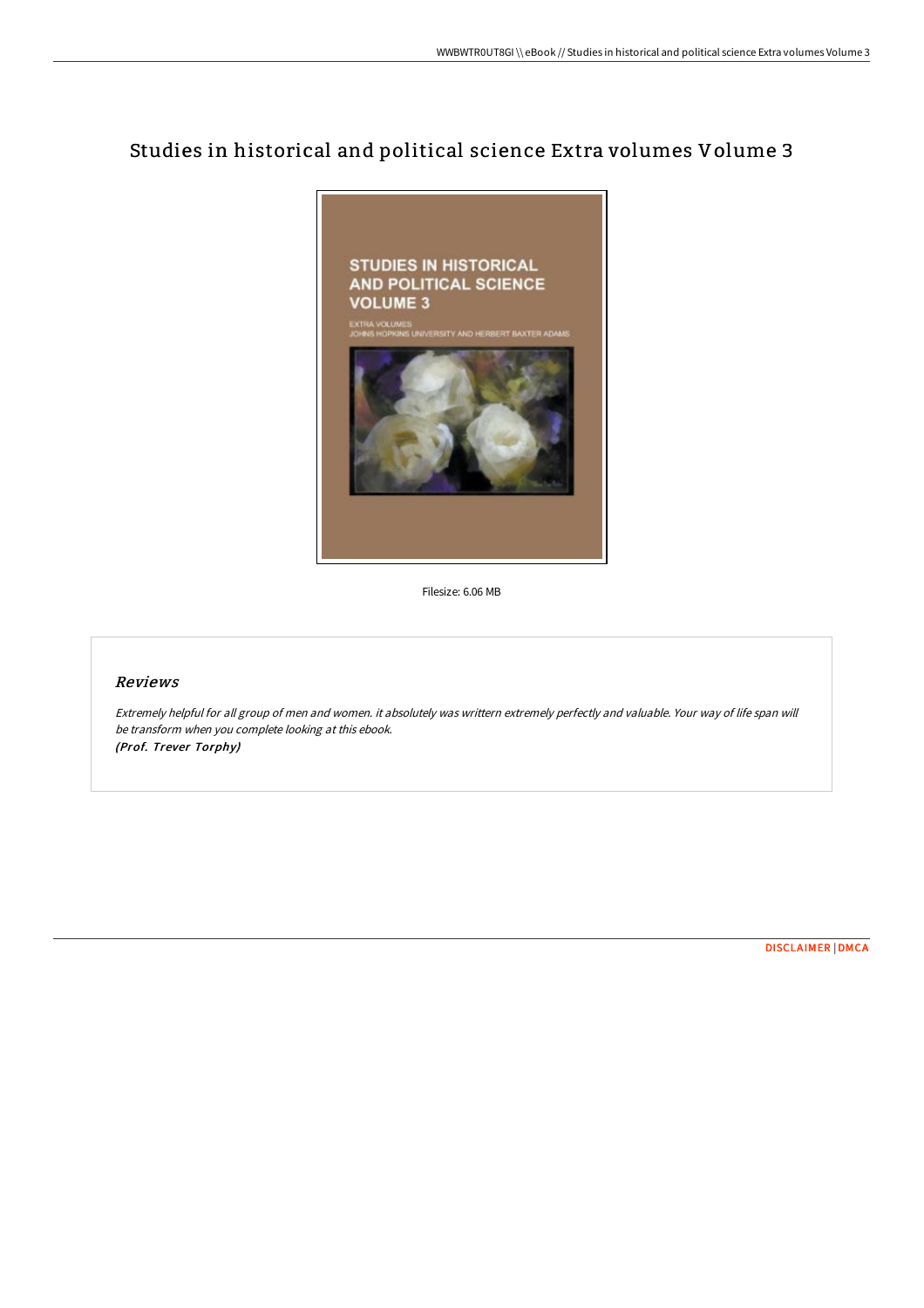## STUDIES IN HISTORICAL AND POLITICAL SCIENCE EXTRA VOLUMES VOLUME 3



To download Studies in historical and political science Extra volumes Volume 3 PDF, please access the link below and download the document or have access to other information which might be relevant to STUDIES IN HISTORICAL AND POLITICAL SCIENCE EXTRA VOLUMES VOLUME 3 book.

RareBooksClub. Paperback. Book Condition: New. This item is printed on demand. Paperback. 50 pages. Dimensions: 9.7in. x 7.4in. x 0.1in.This historic book may have numerous typos and missing text. Purchasers can usually download a free scanned copy of the original book (without typos) from the publisher. Not indexed. Not illustrated. 1887 edition. Excerpt: . . . Great was their disappointment that the recruits did not even suflice to fill the gaps in their shattered ranks. CHAPTER VII. CHIEF JUSTICE TANEY AND THE WRIT OF HABEAB CORPUS. --A UNION CONVENTION. -- CONSEQUENCE OF THE SUSPENSION OF THE WRIT. --INCIDENTS OF THE WAR. --THE WOMEN IN THE WAR. The suspension of the writ of hubeas corpus, by order of the President, without the sanction of an Act of Congress, which had not then been given, was one of the memorable events of the war. On the 4th of May, 1861, Judge Giles, of the United States District Court of Maryland, issued a writ of habeas corpus to Major Morris, then in command of Fort McHenry, to discharge a soldier who was under age. Major Morris refused to obey the writ. On the 14th of May the General Assembly adjourned, and Mr. Ross Winans, of Baltimore, a member of the House of I Delegates, while returning to his home, was arrested by General Butler on a charge of high treason. He was conveyed to Annapolis, and subsequently to Fort McHenry, and was soon aFerwards released. A case of the highest importance next followed. On the 25th of May, . Mr. John Merryman, of Baltimore County, was arrested by order of General Keim, of Pennsylvania, and confined in Fort McHenry. The next day (Sunday, May 26th) his counsel, Messrs. George M. Gill and George H. Williams, presented a petition for the writ of habeas corpus...

B Read Studies in [historical](http://techno-pub.tech/studies-in-historical-and-political-science-extr.html) and political science Extra volumes Volume 3 Online R [Download](http://techno-pub.tech/studies-in-historical-and-political-science-extr.html) PDF Studies in historical and political science Extra volumes Volume 3